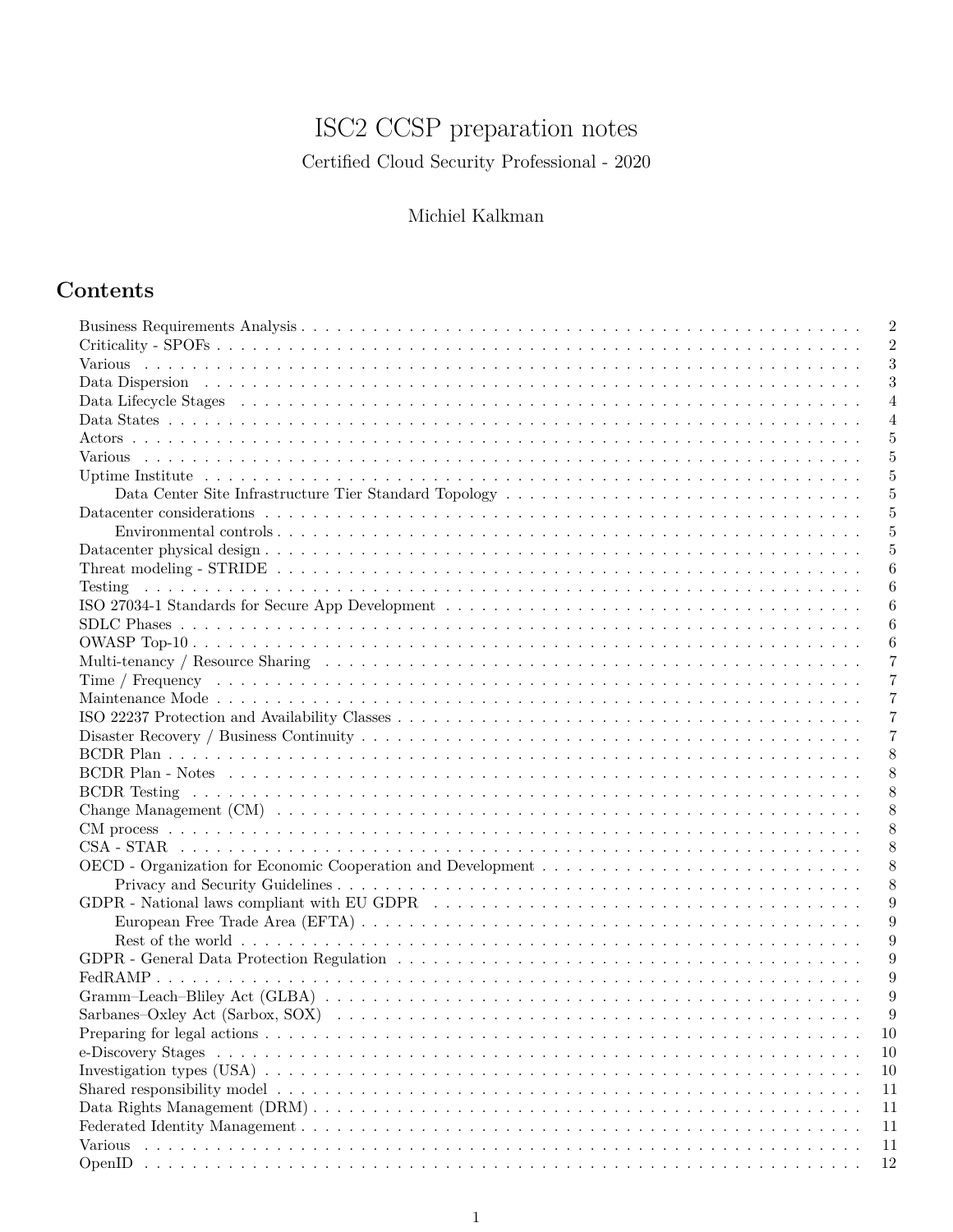| <b>PCI-DSS</b>                                                                                                                                                                                                                 | 12        |
|--------------------------------------------------------------------------------------------------------------------------------------------------------------------------------------------------------------------------------|-----------|
| Payment Card Industry Data Security Standard (a) respectively and the contract of the contract of the contract of the contract of the contract of the contract of the contract of the contract of the contract of the contract | 12        |
|                                                                                                                                                                                                                                | 12        |
|                                                                                                                                                                                                                                | 13        |
|                                                                                                                                                                                                                                | 13        |
|                                                                                                                                                                                                                                | 13        |
|                                                                                                                                                                                                                                | 13        |
|                                                                                                                                                                                                                                | 13        |
|                                                                                                                                                                                                                                | 13        |
| System and Organization Controls (SOC)                                                                                                                                                                                         | 14        |
|                                                                                                                                                                                                                                | - 14      |
|                                                                                                                                                                                                                                |           |
|                                                                                                                                                                                                                                | -14       |
| <b>Standards and Regulations</b>                                                                                                                                                                                               | 14        |
|                                                                                                                                                                                                                                | 14        |
|                                                                                                                                                                                                                                | -14       |
|                                                                                                                                                                                                                                | 15        |
|                                                                                                                                                                                                                                | 15        |
|                                                                                                                                                                                                                                | 15        |
|                                                                                                                                                                                                                                | 16        |
|                                                                                                                                                                                                                                | 16        |
|                                                                                                                                                                                                                                | 16        |
|                                                                                                                                                                                                                                | <b>16</b> |
|                                                                                                                                                                                                                                | 17        |
| Review                                                                                                                                                                                                                         | 17        |
|                                                                                                                                                                                                                                | -17       |
|                                                                                                                                                                                                                                | -17       |

# <span id="page-1-0"></span>**Business Requirements Analysis**

- 1. Inventory of Assets
	- Surveys, audits, interviews, automation, etc
- 2. Valuation of Assets
	- Do not put a \$10 lock on a \$5 bicycle
	- Data owner is the business manager in charge of the data
- 3. Determination of Criticality
	- Tangible assets Cars in a Car Rental Agency
	- Intangible assets Music copyright for a Label
	- Processes Register failure in a fast food restaurant
	- Data paths Logistical coordination, Cargo to Carriers
	- Personnel Surgeon in a surgery
- 4. Identify Single Points of Failure (SPOF)

# <span id="page-1-1"></span>**Criticality - SPOFs**

SPOF - Single Point of Failure

- Not all SPOFs are part of critical assets
- Any chokepoint in a process, procedure or production chain
- Solutions
	- **–** Add redundancies in case of failure
	- **–** Create alternative processes in case of failure
	- **–** Cross training personnel to handle multiple roles
	- **–** Consistent and thorough data backup with quick restore
	- **–** Load sharing/balancing for IT assets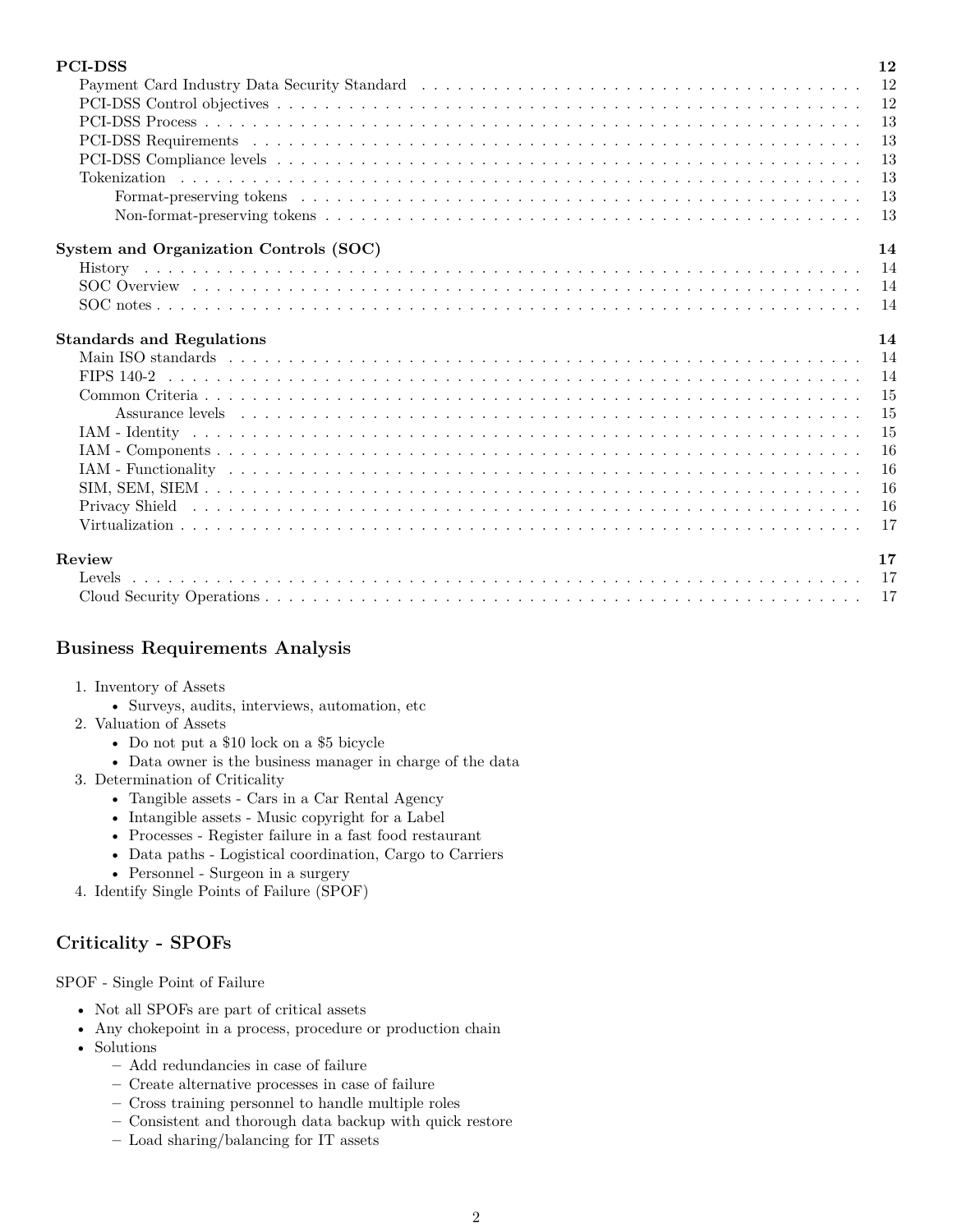# <span id="page-2-0"></span>**Various**

• Virtual sprawl / virtualization sprawl

# <span id="page-2-1"></span>**Data Dispersion**

- Data dispersion permits data to be replicated throughout a distributed storage infrastructure **through policy**
- Dispersion is **automated**
- Dispersion increased Availability
- **Chunking** : storing multidimensional data in multi-dimensional rectangular chunks to speed up slow accesses at the cost of slowing down fast accesses
- Programs that access chunked data can be oblivious to whether or how chunking is used.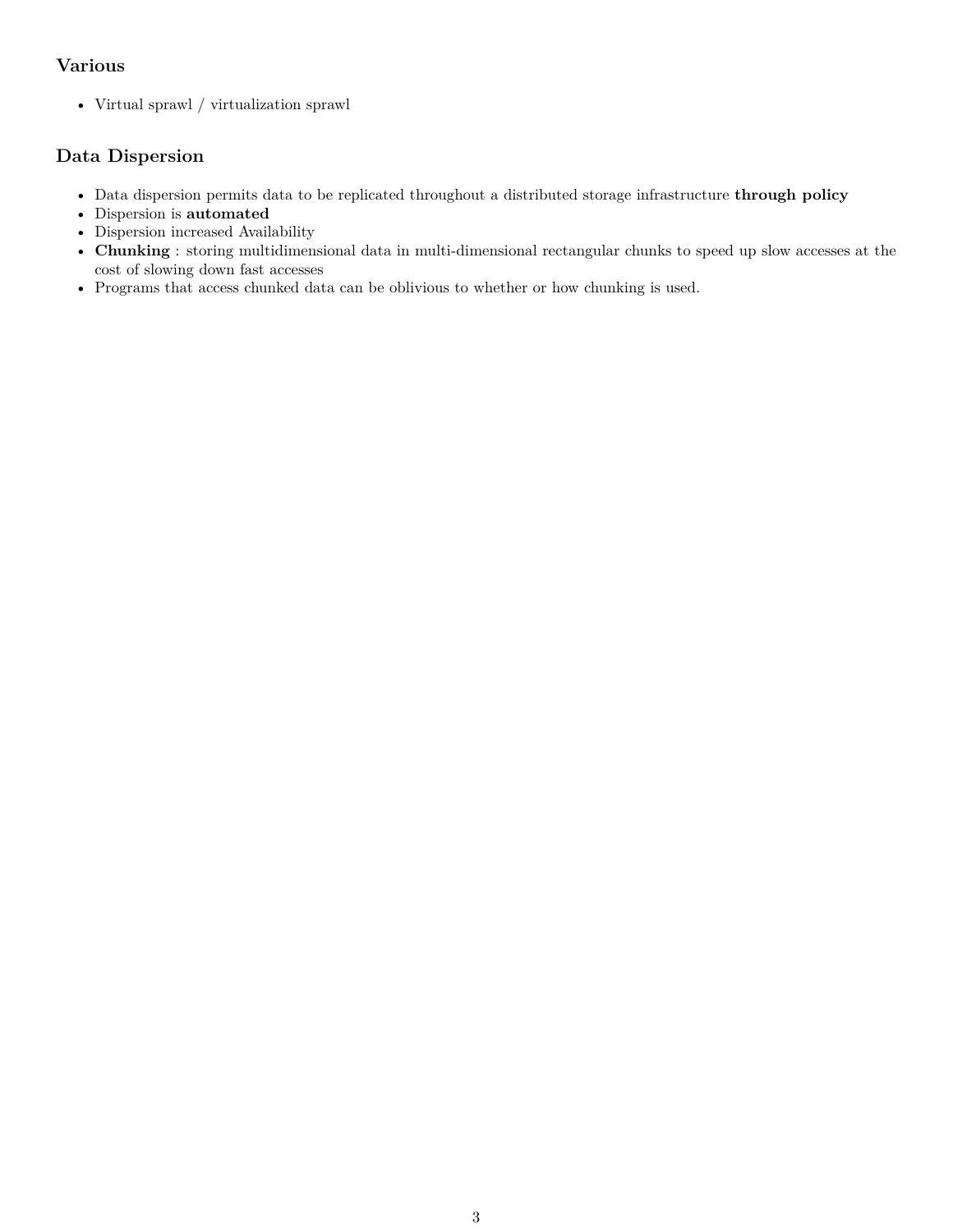<span id="page-3-0"></span>

Figure 1: Data Lifecycle Stages

# <span id="page-3-1"></span>**Data States**

Data can exist in the following states, each of which requires different security controls.

| Formal term Meaning |                                 |
|---------------------|---------------------------------|
| In transit          | On the wire, in flight          |
| At rest             | On disk, in storage             |
| In use              | In memory (RAM, CPU cache, etc) |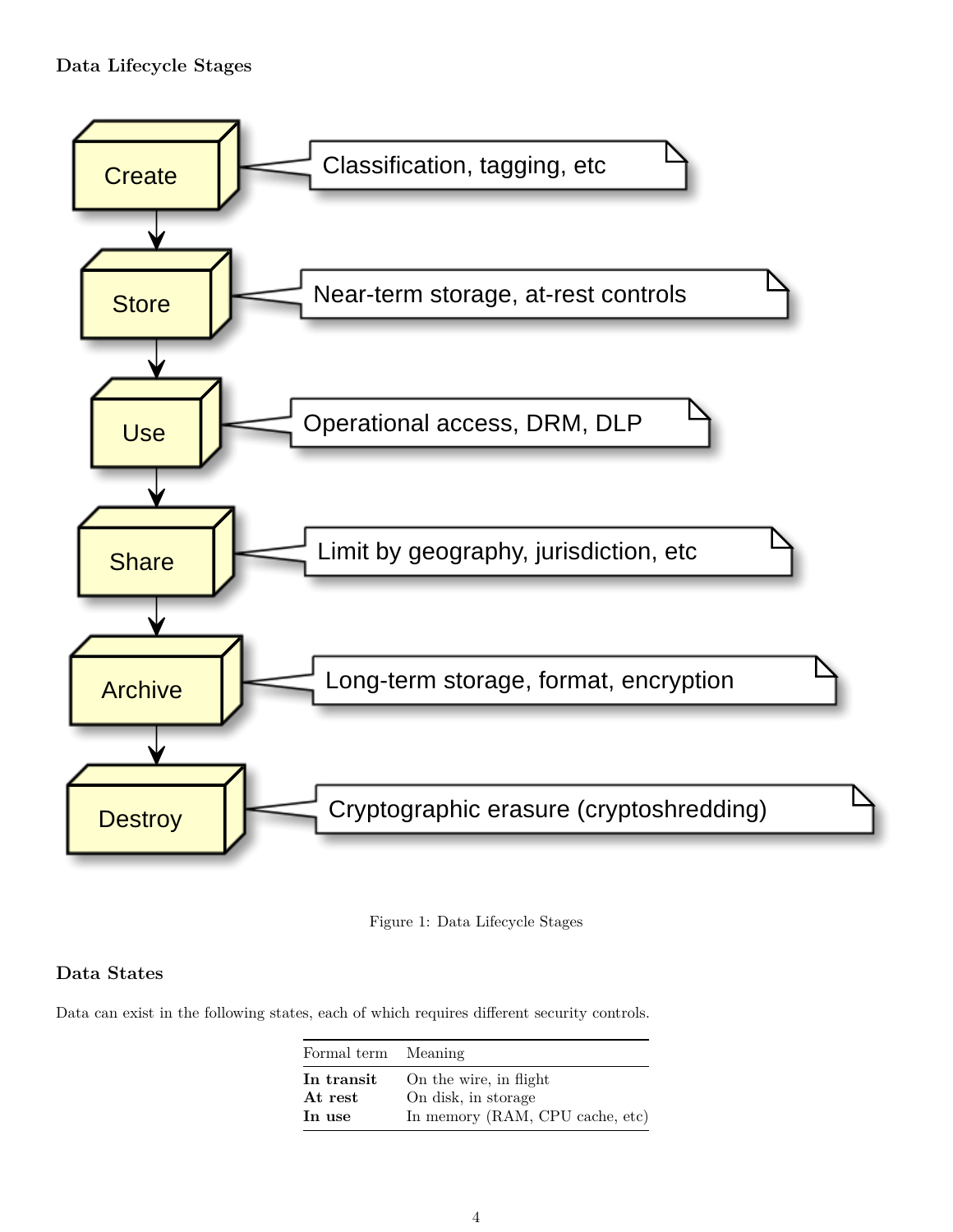### <span id="page-4-0"></span>**Actors**

| Data subject    | An individual who is the focus of personal data                                            |
|-----------------|--------------------------------------------------------------------------------------------|
| Data owner      | Holds the legal rights and complete control over a single piece of data elements. The data |
|                 | owner also can define distribution and associated policies                                 |
| Data controller | A person who alone or jointly with others determines the purposes for which and the        |
|                 | manner in which any personal data is processed                                             |
| Data processor  | Any person other than an employee of the data controller who processes the data on         |
|                 | behalf of the data controller                                                              |
| Data steward    | Responsible for data content, context, and business rules                                  |
| Data custodian  | Responsible for safe custody, transport, and storage of data, and implementation of        |
|                 | business rules                                                                             |
|                 |                                                                                            |

• Custodian is responsible for technical controls (CIA, audit trails, etc)

• Steward is responsible for business controls (metadata, governance, compliance)

### <span id="page-4-1"></span>**Various**

• Data dispersal in the cloud

# <span id="page-4-2"></span>**Uptime Institute**

#### <span id="page-4-3"></span>**Data Center Site Infrastructure Tier Standard Topology**

| Feature                             | Tier I Tier II Tier III |                       | Tier IV                 |
|-------------------------------------|-------------------------|-----------------------|-------------------------|
| Active components supporting load N | $N+1$                   | $N+1$                 | $2N \text{ or } 2N + 1$ |
| Distribution paths                  |                         | 1 active, 1 alternate | 2 active                |
| Concurrently maintainable           |                         | Yes                   | Yes                     |
| Fault tolerant                      |                         |                       | Yes                     |
| Compartmentalization                |                         |                       | Yes                     |
| Continuous cooling                  |                         |                       | Yes                     |

- Tier I: Basic Data Center Site Infrastructure
- Tier II: Redundant Site Infrastructure Capacity Components
- Tier III: Concurrently Maintainable Site Infrastructure
- Tier IV: Fault-Tolerant Site Infrastructure

### <span id="page-4-4"></span>**Datacenter considerations**

- 12 hours of fuel for all four tiers
- Raised floor height at least 24 inch  $(=$  ~60.96 cm)

### <span id="page-4-5"></span>**Environmental controls**

|                         | min | max                                   |
|-------------------------|-----|---------------------------------------|
| Temperature<br>Humidity | 40% | 18 °C/ 64.4 °F 27 °C / 80.6 °F<br>60% |

# <span id="page-4-6"></span>**Datacenter physical design**

- Security redundancy is in layers, not repetition
- Driveways that wind and curve, include bollards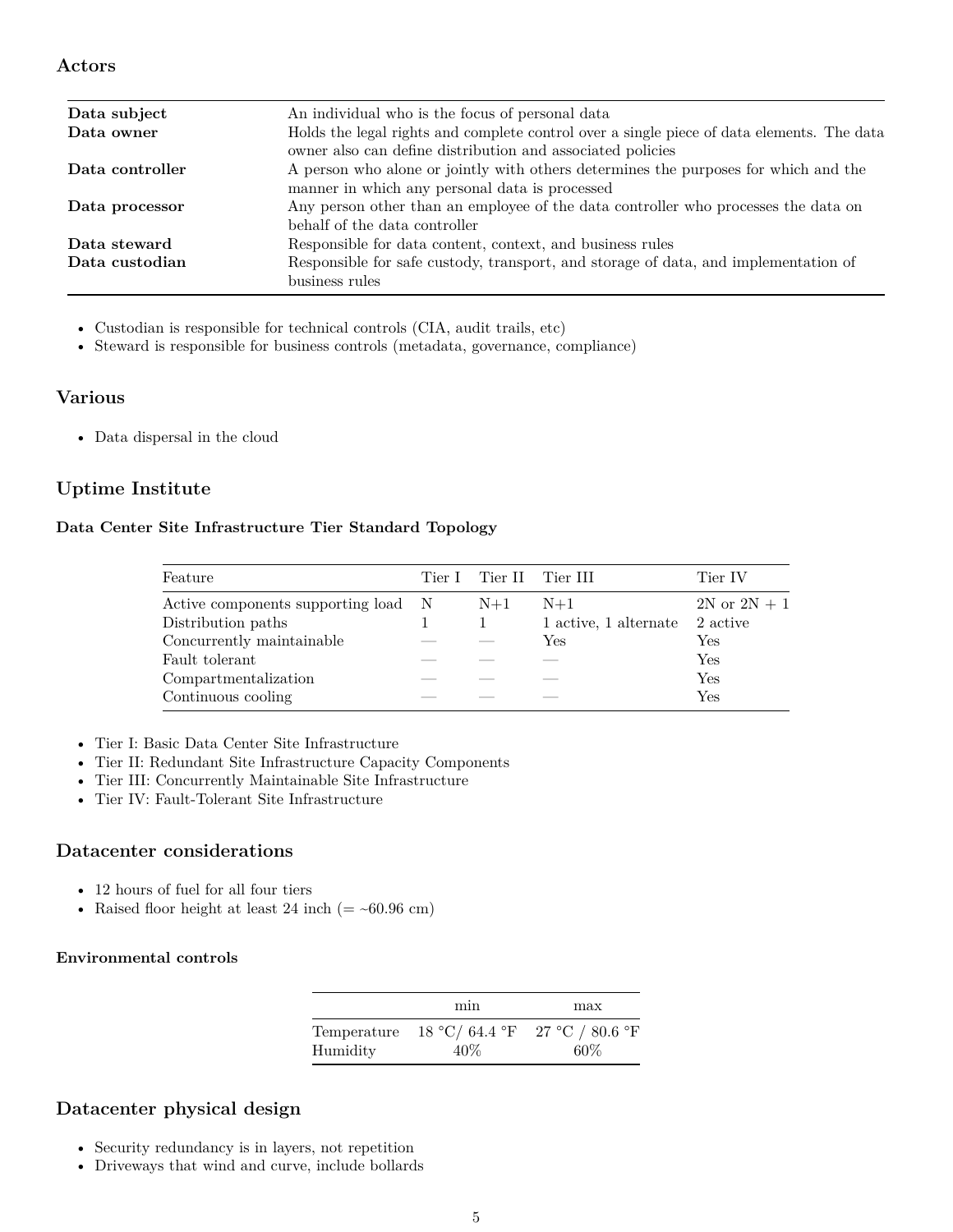- Guest access through a controlled access point
- Placement of hazardous or vital components away from personnel or vehicles
- Interior physical access controls (badging, keys, turnstiles, etc)
- Specific physical protections for sensitive assets (safes, etc)
- Inventory tracking mechanisms (RFID etc)
- Fire detection and suppression systems
- Sufficient power for all functions in the event of power disruption

### <span id="page-5-0"></span>**Threat modeling - STRIDE**

Promoted and further developed by Microsoft. Describes threats by attributes.

- **Spoofing** Impersonation (e.g. IP or user)
- **Tampering** With data inputs, outputs or stored
- **Repudiation** Inability to deny action compromised
- **Information Disclosure** Data leakage or breach
- **Denial of Service** Loss of Availability
- **Elevation of Privilege** Raise user privilege above authorized level

### <span id="page-5-1"></span>**Testing**

- **SAST** Static Application Security Testing
	- **–** White-box test, source available, no execution
	- **–** Example, null pointer dereference, quality issues
- **DAST** Dynamic Application Security Testing
	- **–** Black-box test, examination at runtime
		- **–** Example, environment configuration, protocol parsing issues

# <span id="page-5-2"></span>**ISO 27034-1 Standards for Secure App Development**

**ONF** (Organization Normative Framework) is essentially organizational or Company guidelines/matrix/repository on securing applications controls and process.

**ANF** (Application Normative Framework) is a subset or mapping of the ONF that contains the information specific to an application.

ONF has many ANFs, each ANF only one ONF

### <span id="page-5-3"></span>**SDLC Phases**

|    | SDLC (CCSP)              |                | NIST SP 800-64 NIST SP 800-160 |
|----|--------------------------|----------------|--------------------------------|
| 1. | Defining                 | Initiation     | Concept                        |
| 2. | Designing                | Development    | Development                    |
| 3. | Developing               | Implementation | Production                     |
| 4. | <b>Testing</b>           | Operation      | Utilization                    |
| 5. | <b>Secure Operations</b> |                | Support                        |
| 6. | <b>Disposal</b>          | Disposal       | Retirement                     |

• Material refers to *NIST SP 800-64*, this has been superceded by *NIST SP 800-160 Systems Security Engineering*

# <span id="page-5-4"></span>**OWASP Top-10**

| 2013                                                | 2017                               |
|-----------------------------------------------------|------------------------------------|
| Injection<br>Broken Authentication and Session Mgmt | Injection<br>Broken Authentication |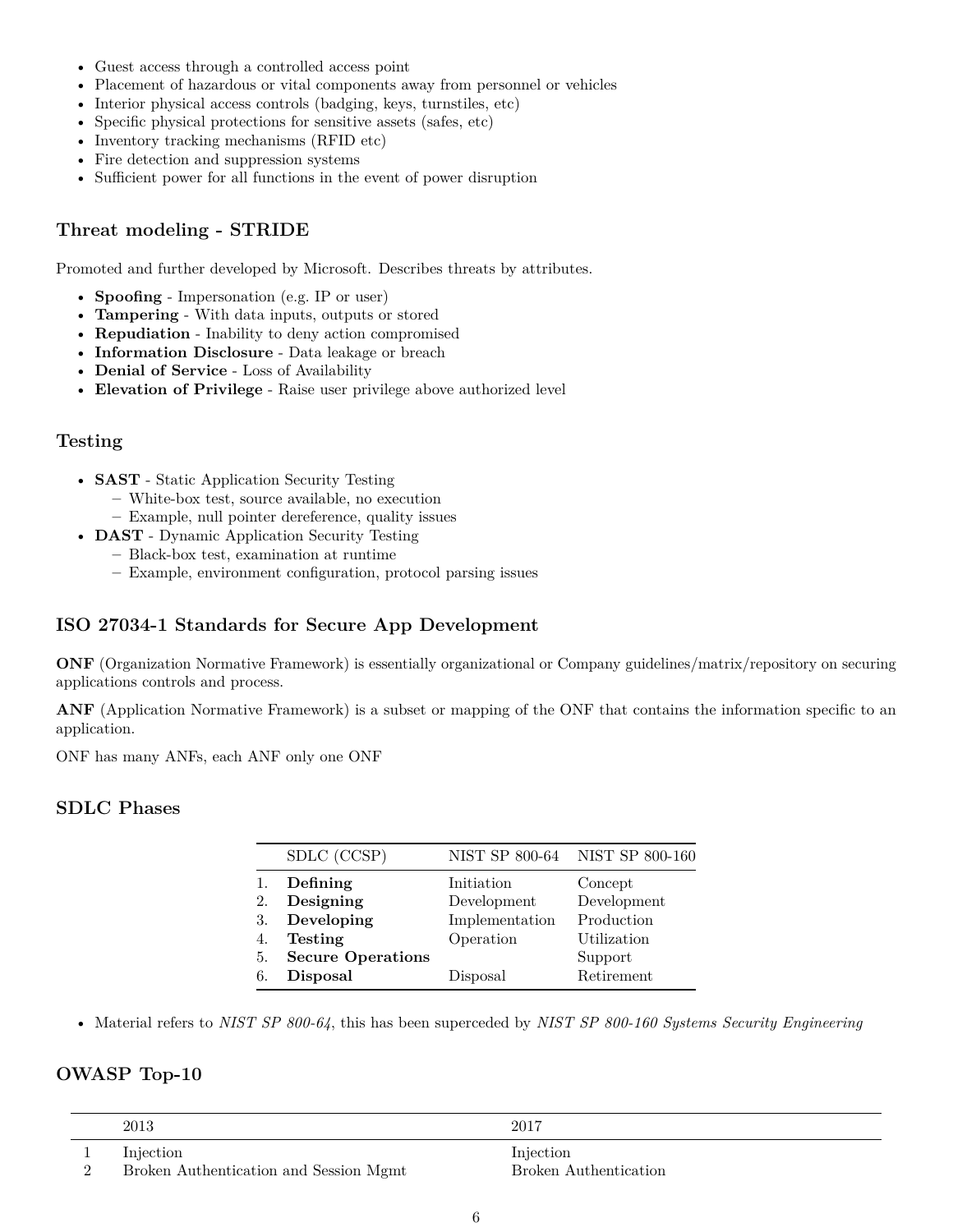|    | 2013                                        | 2017                                        |
|----|---------------------------------------------|---------------------------------------------|
| 3  | Cross-Site Scripting (XSS)                  | Sensitive Data Exposure                     |
| 4  | Insecure direct object references           | <b>XML</b> External Entities                |
| 5. | Security Misconfiguration                   | Broken Access Control                       |
| 6  | Sensitive Data Exposure                     | Security Misconfiguration                   |
|    | Missing function-level Access Control       | Cross-Site Scripting                        |
| 8  | Cross-Site Request Forgery (XSRF)           | Insecure Deserialization                    |
| 9  | Using Components with Known Vulnerabilities | Using Components with Known Vulnerabilities |
| 10 | Unvalidated Redirects and Forwards          | Insufficient Logging & Monitoring           |

### <span id="page-6-0"></span>**Multi-tenancy / Resource Sharing**

- **Reservations** guaranteed minimum resources for tenants
- **Limits** guaranteed maximum resources for tenants
- **Shares** prioritized distribution of remainder resources after Reservations, up to Limits

#### <span id="page-6-1"></span>**Time / Frequency**

Time / Frequency Concepts

| <b>MAD</b>  | Maximum Allowable Downtime | Cannot be down longer than this  |
|-------------|----------------------------|----------------------------------|
| <b>MTD</b>  | Maximum Tolerable Downtime | Equivalent to MAD                |
| <b>RTO</b>  | Recovery Time Objective    | We want to be back up this soon  |
| <b>MTTR</b> | Mean Time To Recovery      | Average recovery length          |
| <b>RPO</b>  | Recovery Point Objective   | We can afford to lose this much. |
| <b>MTBF</b> | Mean Time Between Failures | Average failure rate             |
| <b>RSL</b>  | Recovery Service Level     | Service level during recovery    |

### <span id="page-6-2"></span>**Maintenance Mode**

Maintenance Mode is used when changes (updates, configuration) are made to the Operating System in Root/Ring-0 (Hypervisor).

- **Disable alerts**
- **Continue logging**
- Customer access (starting new VMs) is blocked
- Live-migrate running VMs to other hosts
- Administrator access only, possibly restricted to physical console
- Follow vendor guidance and best practices

# <span id="page-6-3"></span>**ISO 22237 Protection and Availability Classes**

- Protection Class 1: Public or semi-public area.
- Protection Class 2: Accessible to all authorized personnel, employees and visitors.
- Protection Class 3: Restricted to specified employees and visitors, those with access to Class 2 only must be accompanied by Class 3 personnel.
- Protection Class 4: Even stricter, need to demonstrate need for access.

# <span id="page-6-4"></span>**Disaster Recovery / Business Continuity**

- *Business Continuity* efforts maintaining critical operations during an interruption in service
- *Disaster Recovery* efforts resuming operations after an interruption due to disaster
- An *event* is an unscheduled adverse impact to operations. An *event* is distinguished from a *disaster* by its duration
- BIA lists assets (criticality, value, etc), input for BC/DR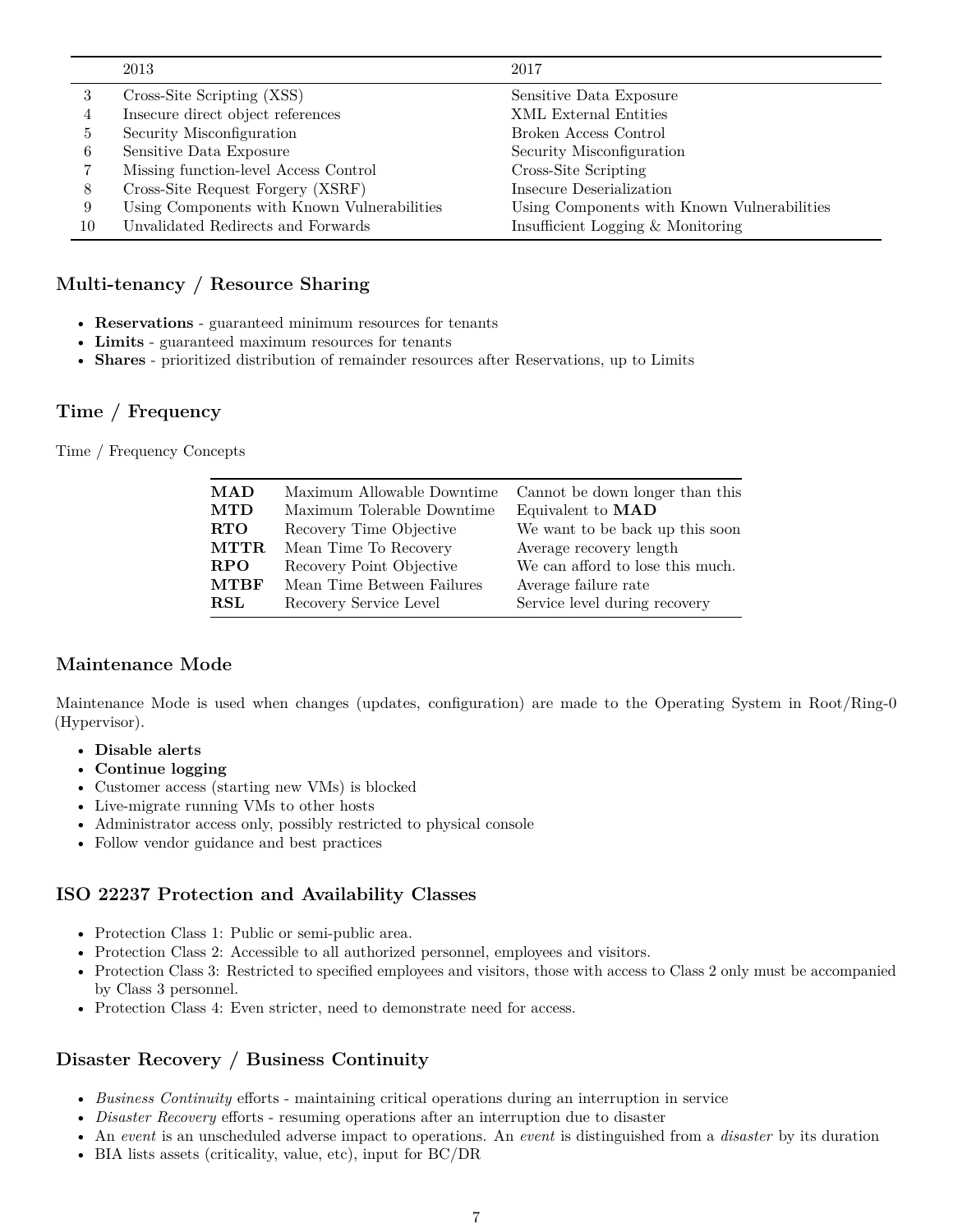# <span id="page-7-0"></span>**BCDR Plan**

- A list of items from the Asset Inventory deemed critical
- The circumstances under which an Event or Disaster is declared
- Who is authorised to make the declaration
- Essential point of Contact
- Detailed Actions, Taskss and Activities

# <span id="page-7-1"></span>**BCDR Plan - Notes**

- Authorized party also declares cessation of BCDR activities
- This should only be done once there is a high degree of confidence that all safety and health hazards are cleared, operations is back to normal
- Doing this too soon can exacerbate the disaster or create a new one

# <span id="page-7-2"></span>**BCDR Testing**

- Tabletop testing, no impact
- Dry run, minor impact
- Full test, major impact

# <span id="page-7-3"></span>**Change Management (CM)**

- CM starts with baselining
- Security controls included in the basesline
- Baseline should suit largest number of systems in the organization
- Can have multiple baselines if required
- Continually test baselines to detect deviations
- An adversarial, unresponsive exception process will undermine security

# <span id="page-7-4"></span>**CM process**

• CM process is part of an organisation's governance

# <span id="page-7-5"></span>**CSA - STAR**

- Security
- Privacy

# <span id="page-7-6"></span>**OECD - Organization for Economic Cooperation and Development**

### <span id="page-7-7"></span>**Privacy and Security Guidelines**

Aims to globally protect privacy through a practical, risk-management-based approach. Should follow these principles:

- Collection Limitation
- Data Quality
- Purpose Specification
- Use Limitation
- Security Safeguards
- Openness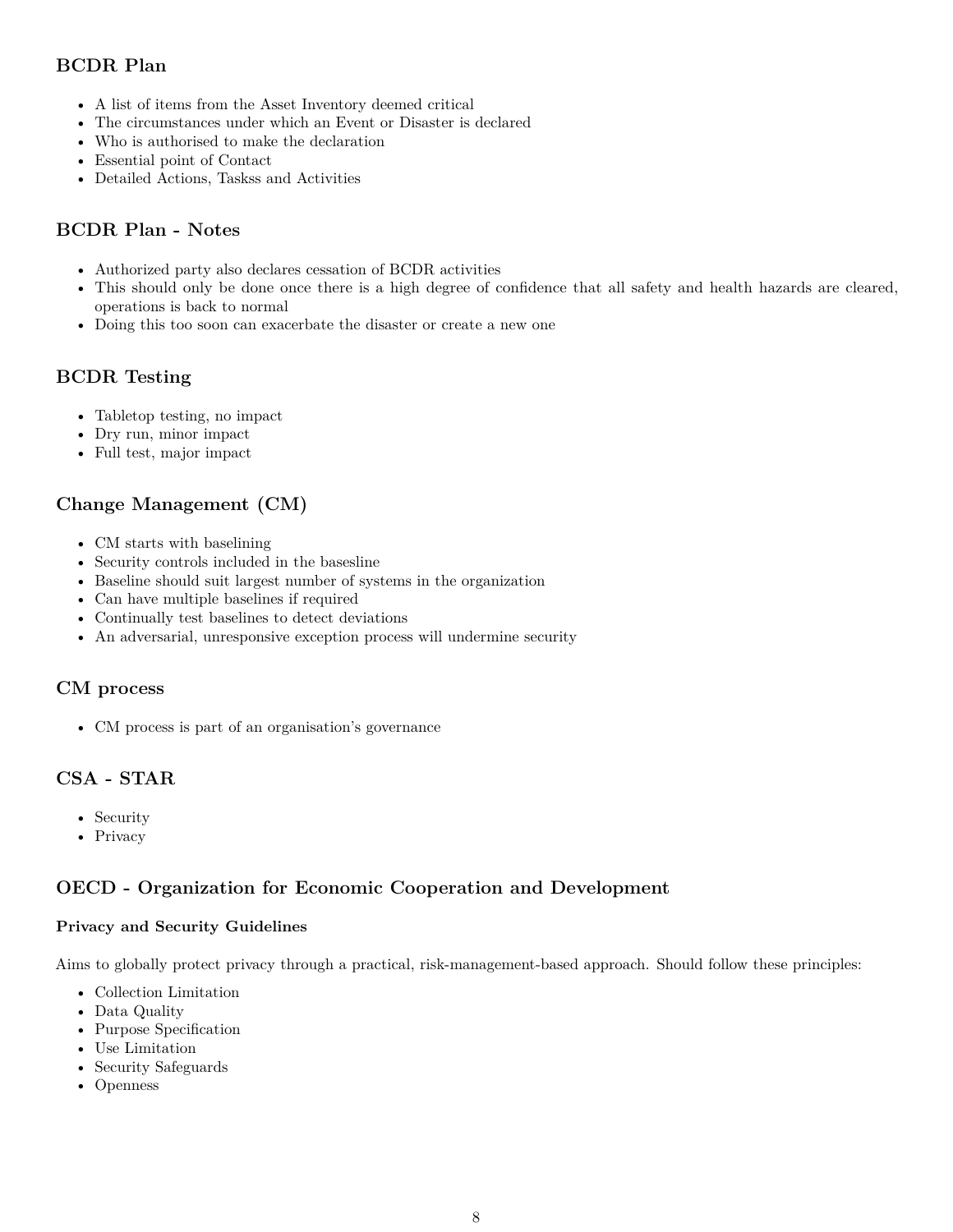# <span id="page-8-0"></span>**GDPR - National laws compliant with EU GDPR**

### <span id="page-8-1"></span>**European Free Trade Area (EFTA)**

- Switzerland
- Lichtenstein
- Norway
- Iceland

#### <span id="page-8-2"></span>**Rest of the world**

- Argentina
- Australia Privacy Act 1988, since 2014 Australian Privacy Principles
- New Zealand
- Japan
- Canada PIPEDA
- Androrra
- Israel
- Uruguay

# <span id="page-8-3"></span>**GDPR - General Data Protection Regulation**

Updated 95/46/EU Privacy Directive to include:

- Consent
- Transfers abroad
- The right to be forgotten
- Access requests
- Home state regulation
- Increased sanctions
- Establishing the role of the **data protection officer**

# <span id="page-8-4"></span>**FedRAMP**

The Federal Risk and Authorization Management Program (FedRAMP) is a US government-wide program that provides a standardized approach to security assessment, authorization, and continuous monitoring for cloud products and services.

# <span id="page-8-5"></span>**Gramm–Leach–Bliley Act (GLBA)**

- Financial Services Modernization Act of 1999
- It repealed part of the Glass–Steagall Act of 1933, removing barriers in the market among banking companies, securities companies and insurance companies that prohibited any one institution from acting as any combination of an investment bank, a commercial bank, and an insurance company.

# <span id="page-8-6"></span>**Sarbanes–Oxley Act (Sarbox, SOX)**

#### AKA,

- Public Company Accounting Reform and Investor Protection Act
- Corporate and Auditing Accountability, Responsibility, and Transparency Act

Drove development by American Institute of Certified Public Accountants (AICPA) of,

- SSAE 16 and SOC audit reports
- In technology SaaS companies, the SOC 2 audit is purchased to provide an assurance on various aspects of the software including security, availability, and processing integrity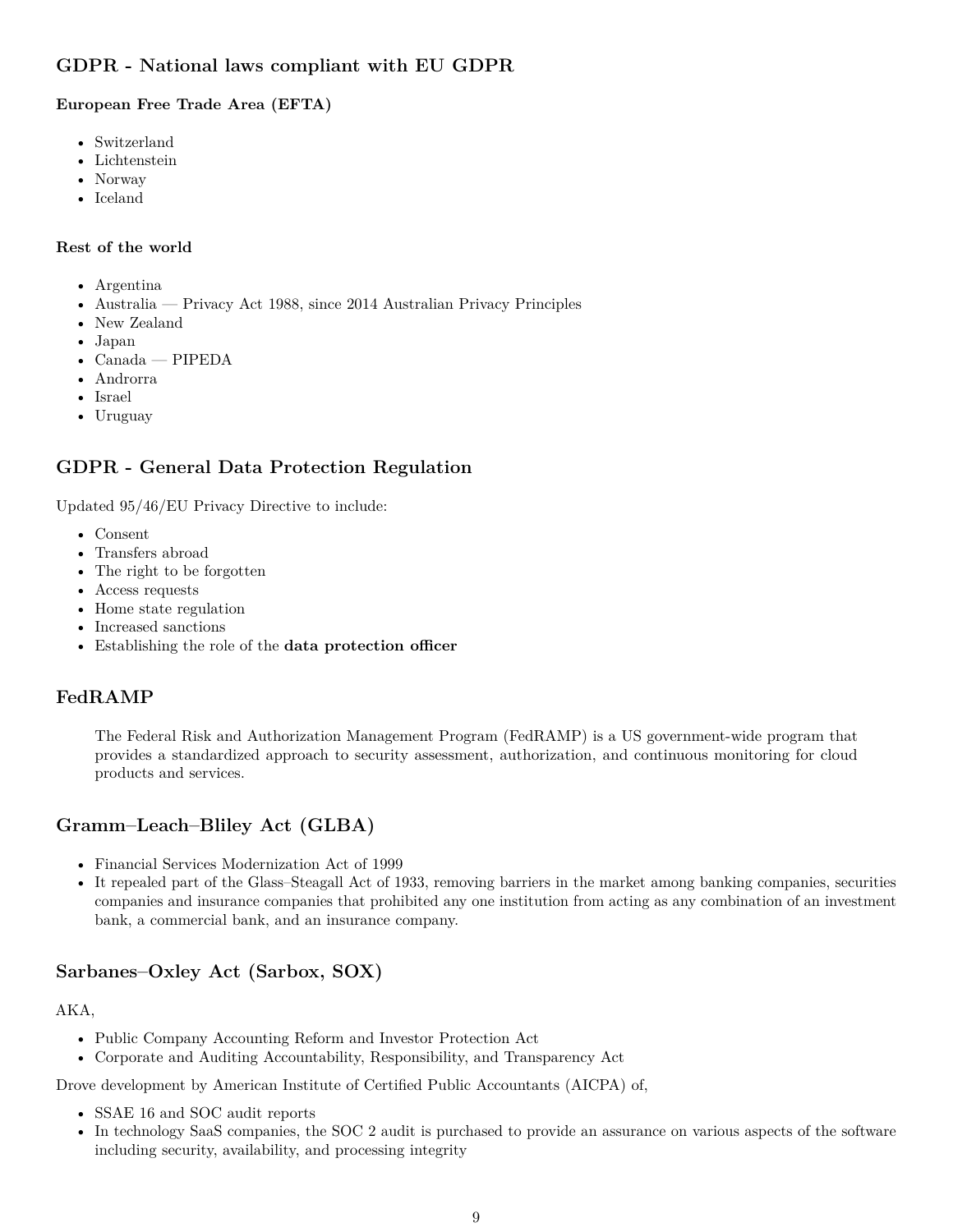# <span id="page-9-0"></span>**Preparing for legal actions**

- **Legal hold** When a party reasonably anticipates litigation, it must suspend its routine document retention/destruction policy and ensure the preservation of relevant documents.
- **E-Discovery** Any process in which electronic data is sought, located, secured, and searched with the intent of using it as evidence.
- **Spoliation** The intentional or accidental destruction or alteration of data either on "legal hold" or lawfully requested.
- **Production** Presenting the requested data to the court or requesting party.

# <span id="page-9-1"></span>**e-Discovery Stages**





# <span id="page-9-2"></span>**Investigation types (USA)**

- **Operational** in-house
- **Civil** two parties settle a disagreement in court, just needs over 50% proof ("preponderance of evidence")
- **Criminal** jury or judge must find "beyond a reasonable doubt"

Police are constrained by the Fourth Amendment, private citizens are not (unless working as agents of the government). Part of the Bill of Rights. It prohibits unreasonable searches and seizures. In addition, it sets requirements for issuing warrants: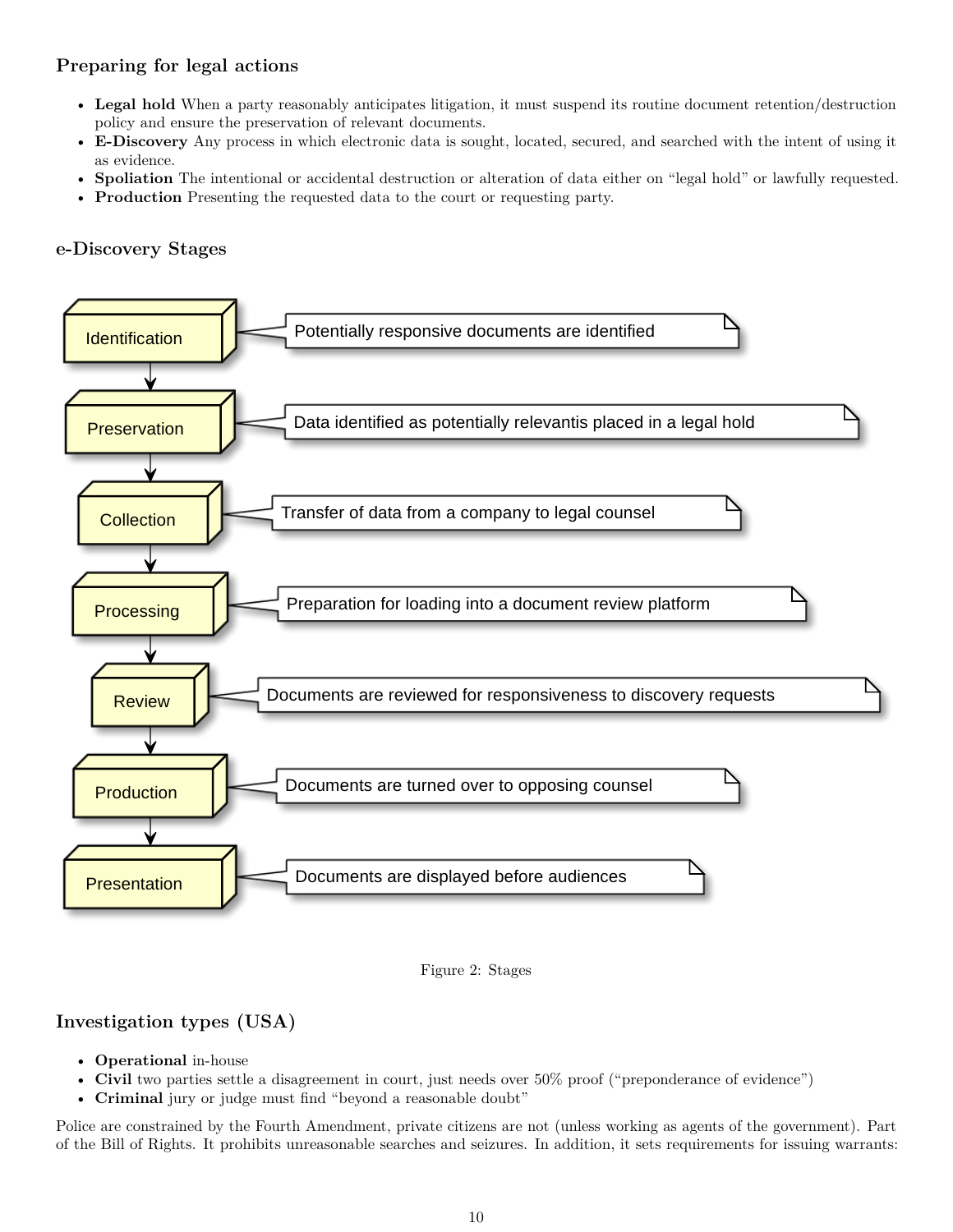warrants must be issued by a judge or magistrate, justified by probable cause, supported by oath or affirmation, and must particularly describe the place to be searched and the persons or things to be seized

# <span id="page-10-0"></span>**Shared responsibility model**

| Concern                        | IaaS          | PaaS              | SaaS          |
|--------------------------------|---------------|-------------------|---------------|
| Governance, Risk, Compliance   |               | Customer Customer | Customer      |
| Data Security                  | Customer      | Customer          | Customer      |
| <b>Application Security</b>    | Customer      | Customer          | <i>Shared</i> |
| <b>Platform Security</b>       | Customer      | <i>Shared</i>     | Provider      |
| <b>Infrastructure Security</b> | <i>Shared</i> | Provider          | Provider      |
| <b>Physical Security</b>       | Provider      | Provider          | Provider      |

# <span id="page-10-1"></span>**Data Rights Management (DRM)**

#### **Mechanisms**

- Rudimentary Reference Check
- Online Reference Check
- Local Agent Check
- Presence of Licensed Media
- Support-Based Licensing

#### **Provides**

- Persistent Protection
- Dynamic Policy Control
- Automatic Expiration
- Continuous Auditing
- Replication Restrictions
- Remote Rights Revocation
- Might provide more

# <span id="page-10-2"></span>**Federated Identity Management**

Technologies used for federated identity include,

- SAML (Security Assertion Markup Language)
- OAuth Authorization
- OpenID Authentication
- Security Tokens
	- **–** Simple Web Tokens
	- **–** JSON Web Tokens
	- **–** SAML assertions
- Web Service Specifications
- Windows Identity Foundation
- XACML Authorization

# <span id="page-10-3"></span>**Various**

- SAML the most commonly used federation. XML-based framework to communicate user authentication, authorization, and attributes. Authentication tokens are digitally signed XML, moved over TLS.
- WS-Federation, federation within the broader WS-Security or WS-\* framework.
- OpenID Connect based on OAuth, lower security.
- OAuth widely used for web and mobile access. Users can grant websites or applications access to their information on websites, without giving them the passwords.
- Also included in the exam question pool but with less emphasis: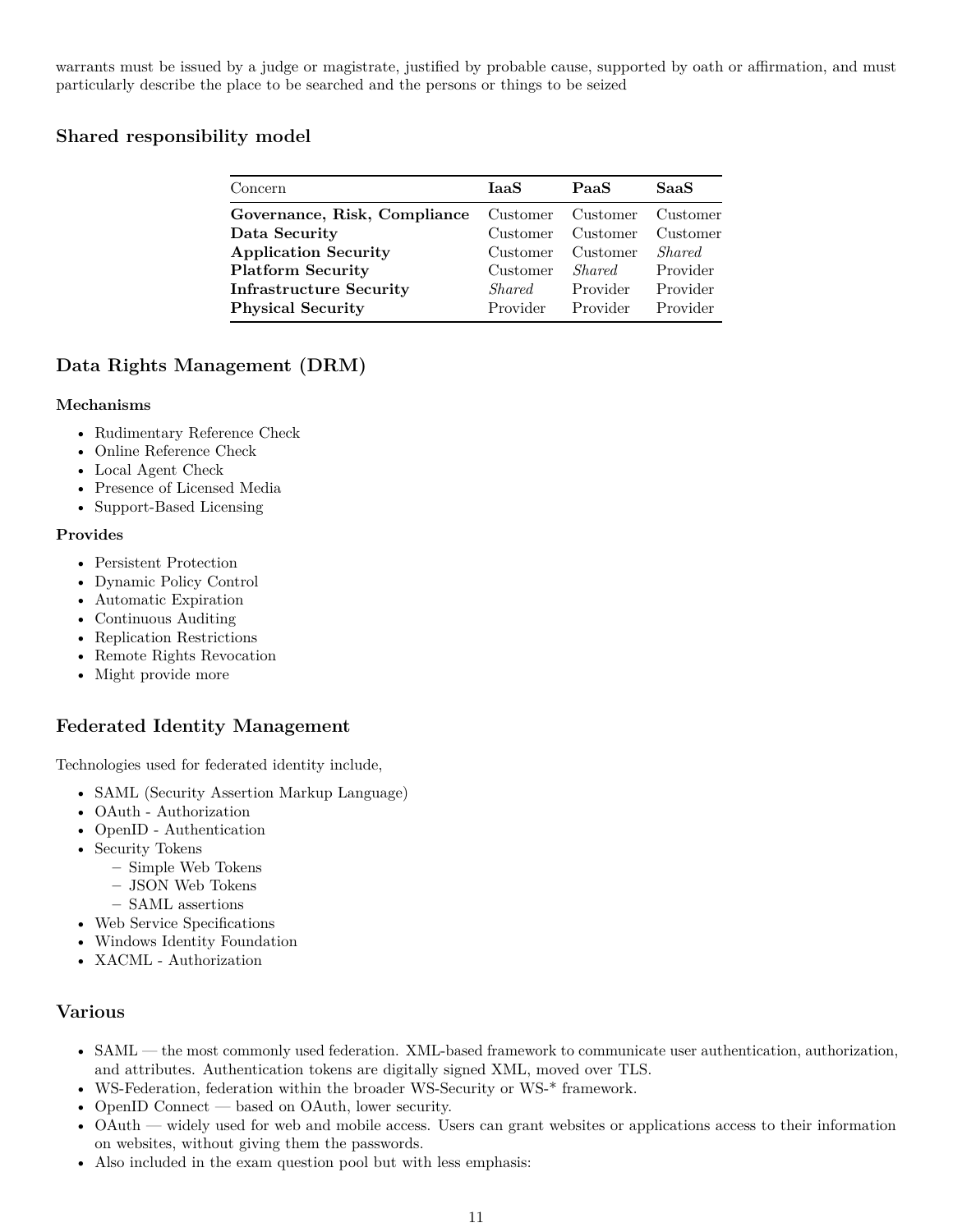- **–** Shibboleth heavily used in education settings, based on SAML, open & free
- **–** XACML eXtensible Access Control Markup Language. It's an Attribute-Based Access Control system. Attributes associated with a user or action or resource are inputs to the access-control decision.

<span id="page-11-0"></span>**OpenID**



Figure 3: OpenID

# <span id="page-11-1"></span>**PCI-DSS**

# <span id="page-11-2"></span>**Payment Card Industry Data Security Standard**

The Payment Card Industry Data Security Standard (PCI DSS) is an information security standard for organizations that handle branded credit cards from the major card schemes.

The PCI Standard is mandated by the card brands but administered by the Payment Card Industry Security Standards Council (PCI-SSC).

The standard was created to increase controls around cardholder data to reduce credit card fraud.

Validation of compliance is performed **annually or quarterly**, either by an external Qualified Security Assessor (QSA) or by a firm-specific Internal Security Assessor (ISA) that creates a Report on Compliance (ROC) for organizations handling large volumes of transactions, or by Self-Assessment Questionnaire (SAQ) for companies handling smaller volumes.

# <span id="page-11-3"></span>**PCI-DSS Control objectives**

1. Build and Maintain a Secure Network and Systems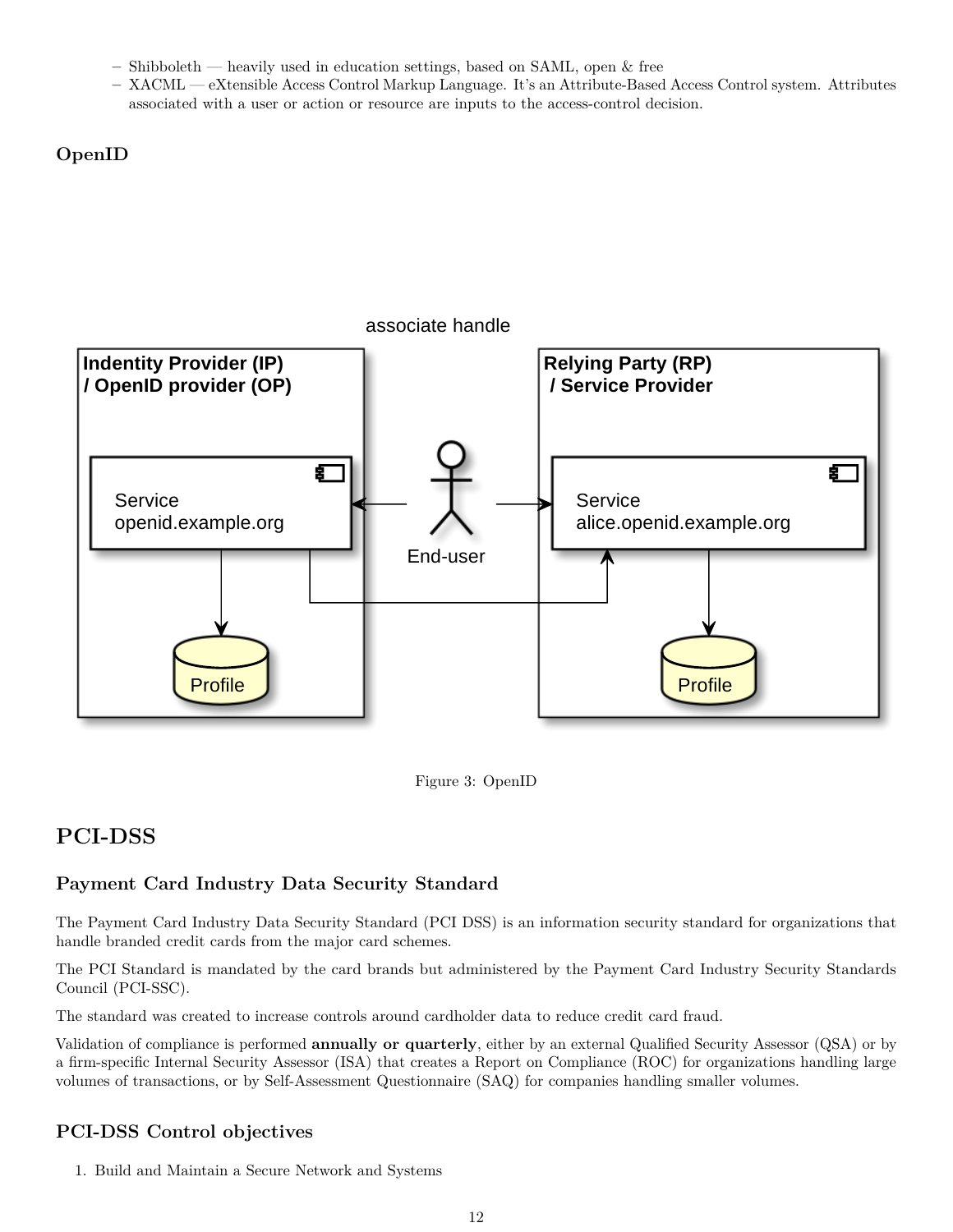- 2. Protect Cardholder Data
- 3. Maintain a Vulnerability Management Program
- 4. Implement Strong Access Control Measures
- 5. Regularly Monitor and Test Networks
- 6. Maintain an Information Security Policy

### <span id="page-12-0"></span>**PCI-DSS Process**

Each requirement/sub-requirement is additionally elaborated into three sections.

- **Requirement Declaration**
- **Testing Processes**
- **Guidance**

### <span id="page-12-1"></span>**PCI-DSS Requirements**

- 1. Installing and maintaining a firewall configuration to protect cardholder data
- 2. Changing vendor-supplied defaults for system passwords and other security parameters
- 3. Protecting stored cardholder data
- 4. Encrypting transmission of cardholder data over open, public networks
- 5. Protecting all systems against malware and performing regular updates of anti-virus software
- 6. Developing and maintaining secure systems and applications
- 7. Restricting access to cardholder data to only authorized personnel
- 8. Identifying and authenticating access to system components
- 9. Restricting physical access to cardholder data
- 10. Tracking and monitoring all access to cardholder data and network resources
- 11. Testing security systems and processes regularly
- 12. Maintaining an information security policy for all personnel

# <span id="page-12-2"></span>**PCI-DSS Compliance levels**

- Level  $1 -$  Over 6 million transactions annually
- Level  $2$  Between  $1$  and  $6$  million transactions annually
- Level  $3$  Between 20,000 and 1 million transactions annually
- Level  $4$  Less than 20,000 transactions annually

Each card issuer maintains their own table of compliance levels.

### <span id="page-12-3"></span>**Tokenization**

#### <span id="page-12-4"></span>**Format-preserving tokens**

Format-preserving tokens maintain the look and feel of the original payment card data. For example:

- Payment Card Number: 4222 2221 2221 2221
- Format Preserving Token: 4222 8765 2345 2221

#### <span id="page-12-5"></span>**Non-format-preserving tokens**

Non-format preserving tokens don't resemble the original data and could include both alpha and numeric characters. For example:

- Payment Card Number: 4222 2221 2221 2221
- Non-format Preserving Token: 25c92e13-80f6-415f-9d65-3395a32u0223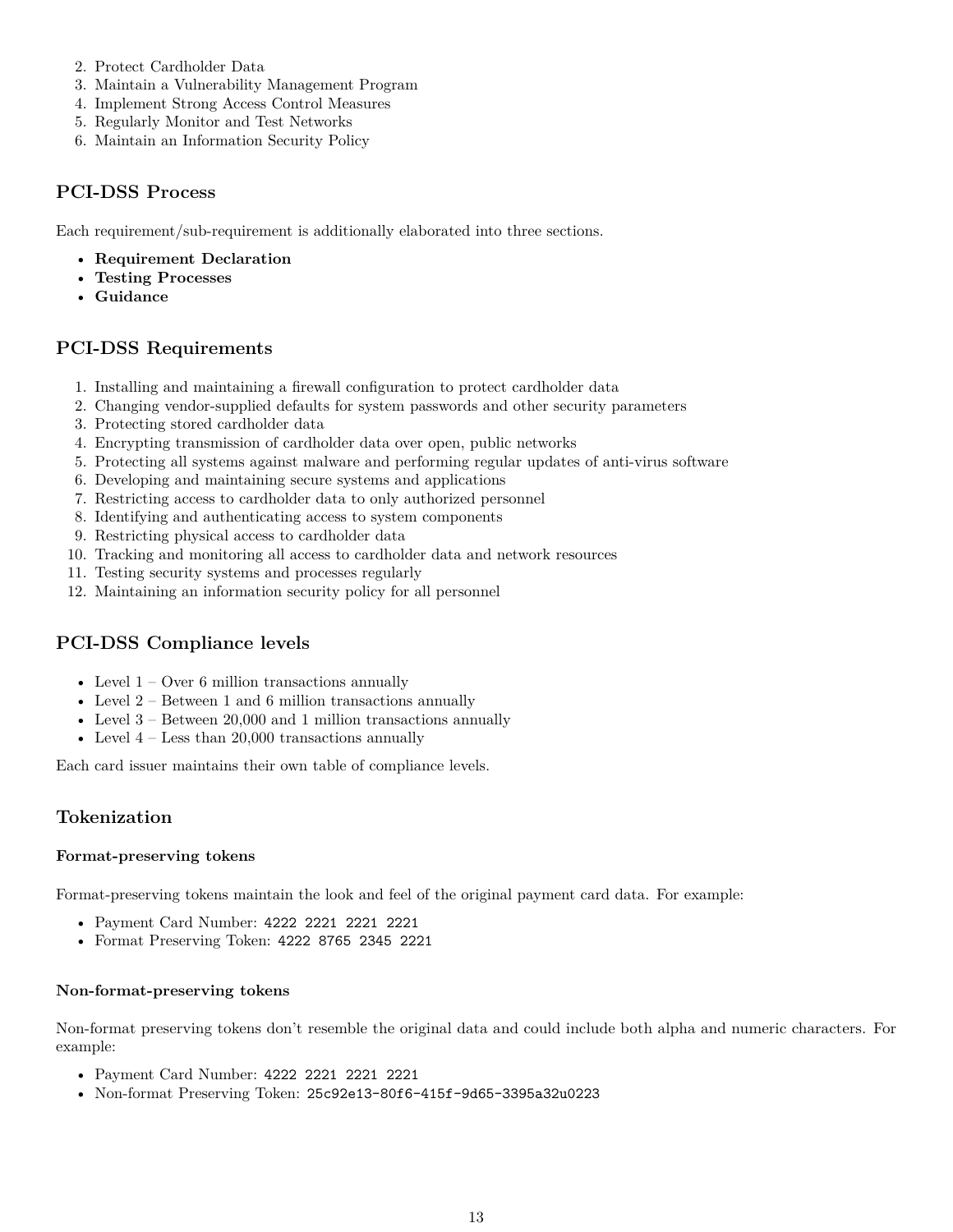# <span id="page-13-0"></span>**System and Organization Controls (SOC)**

# <span id="page-13-1"></span>**History**

- 1. Statements on Auditing Standards **SAS 70**
- 2. Statements on Standards for Attestation Engagements 2011-2017 **SAE 16**
- 3. Statements on Standards for Attestation Engagements 2017-now **SAE 18**

# <span id="page-13-2"></span>**SOC Overview**

Three reports, created by AICPA (American Institute of Certified Public Accountants).

|                                      | What it reports on                                                                                                                 | Who uses it                                                                                     |
|--------------------------------------|------------------------------------------------------------------------------------------------------------------------------------|-------------------------------------------------------------------------------------------------|
| SOC <sub>1</sub><br>SOC <sub>2</sub> | Internal controls over financial reporting<br>Security, availability, processing integrity, confidentiality or<br>privacy controls | User auditor and user controller's office<br>Shared under NDA by management,<br>regulators, etc |
| $SOC_3$                              | Security, availability, processing integrity, confidentiality or<br>privacy controls                                               | Shared publicly                                                                                 |

The SOC 1 and SOC 2 reports come in two forms: Type I and Type II.

- Type I reports evaluating whether proper controls are in place at a specific point in time.
- Type II reports are done over a period of time to verify operational efficiency and effectiveness of the controls.

### <span id="page-13-3"></span>**SOC notes**

- SOC 1 covers financial controls
- SOC 1 and SOC 2 have Type 1 and Type 2 (1 = point in time,  $2 =$  periodic)
- SOC 2 details should be usable by IT staff, regulators, and business partners
- SOC 2 covers any of the Five **Trust Services**,
	- **–** Security (mostly access control)
		- **–** Availability
		- **–** Processing Integrity (complete, accurate, timely, authorized)
		- **–** Confidentiality
		- **–** Privacy
- SOC 3 is a public summary (pass/fail) of SOC 2

# <span id="page-13-4"></span>**Standards and Regulations**

# <span id="page-13-5"></span>**Main ISO standards**

- 27001 Defines ISMS
- 27002 Defines **controls and best practices** for ISMS
- 27005 Information security risk management
- 27034 Application security
	- **–** ONF or Organizational Normative Framework
	- **–** ANF or Application Normative Framework
- 28000 Supply chain (and other  $2800^*$ )
- 31000 Risk management framework

# <span id="page-13-6"></span>**FIPS 140-2**

NIST issued the FIPS 140 series to coordinate the requirements and standards for cryptography modules that include **both hardware and software components**.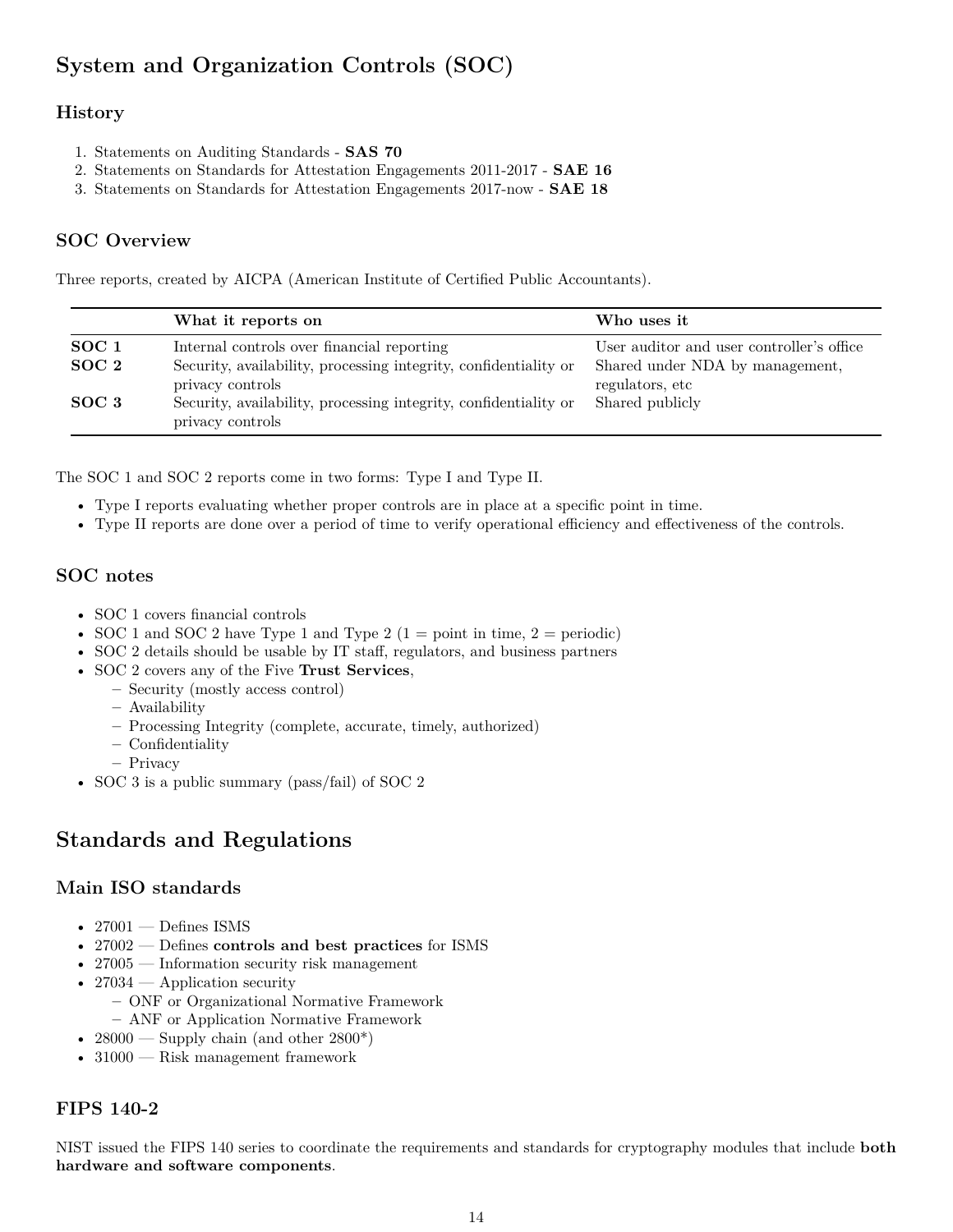| ${\rm Level}$ | Description              |  |
|---------------|--------------------------|--|
| Level 1       | No physical requirements |  |
| Level 2       | Tamper-evident           |  |
| Level 3       | Tamper-resistant         |  |
| Level 4       | Tamper-responsive        |  |

FIPS 140-2 is a requirements document that sets the minimum strength level for data encryption used in **Sensitive But Unclassified (SBU)** USA/Federal operating environments.

# <span id="page-14-0"></span>**Common Criteria**

<span id="page-14-1"></span>**Assurance levels**

| EAL1       | Functional | <b>Tested</b>                         |
|------------|------------|---------------------------------------|
| EAL2-      | Structural | <b>Tested</b>                         |
| EAL3.      |            | Methodical Tested and Checked         |
| EAL4       | Methodical | Designed, Tested and Reviewed         |
| $\rm EAL5$ |            | Semiformal Designed and Tested        |
| EAL6.      |            | Semiformal Verified Design and Tested |
| EAL7.      | Formal     | Verified Design and Tested            |
|            |            |                                       |

<span id="page-14-2"></span>**IAM - Identity**



Figure 4: Identity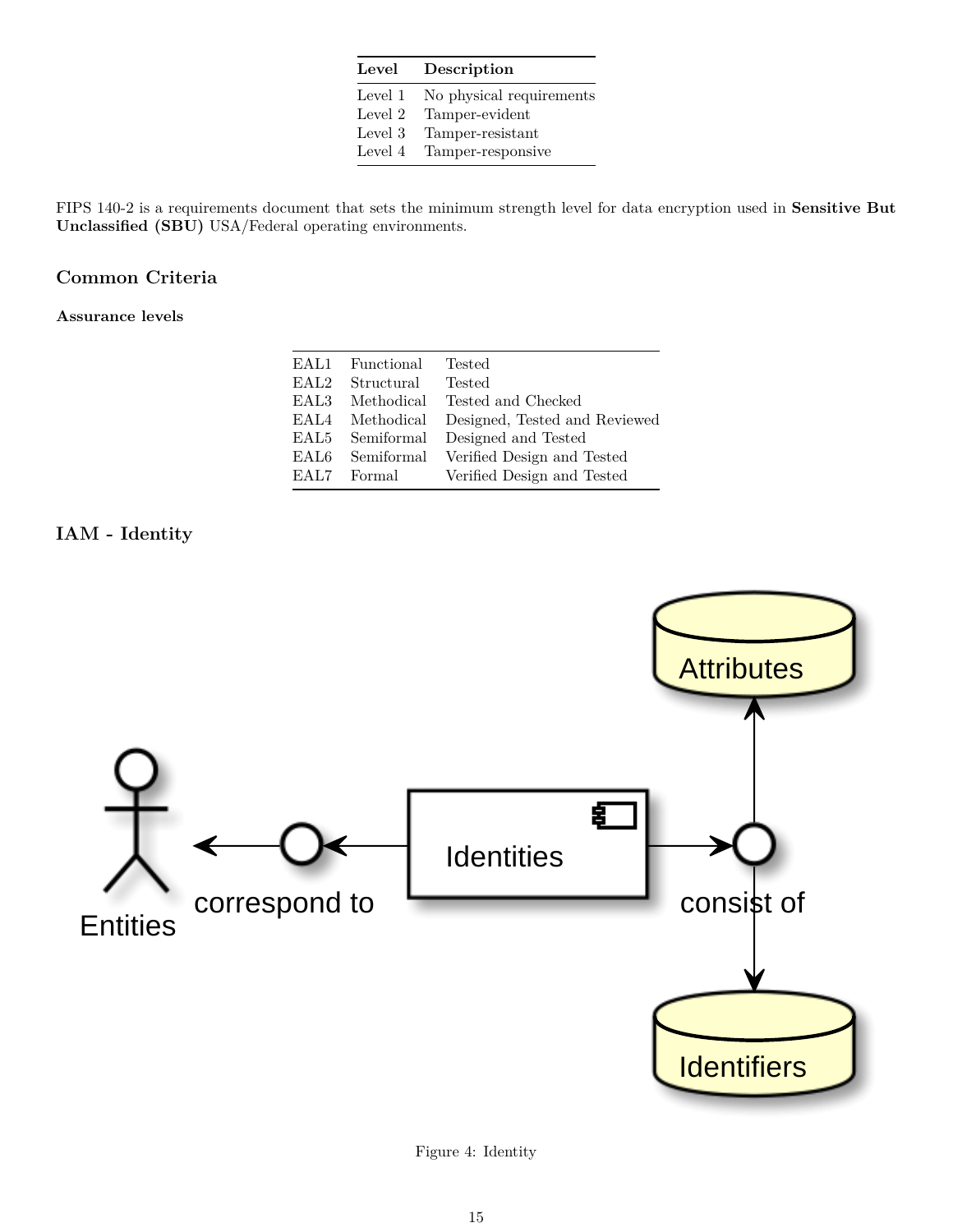<span id="page-15-0"></span>

Figure 5: Components

# <span id="page-15-1"></span>**IAM - Functionality**

- 1. Identity Management
	- Provisioning is the first phase
- 2. Access Management
	- Authentication
	- Authorization
	- Policy Management
	- Federation
		- **–** Built on SAML
		- **–** WS-Federation
		- **–** OAuth
		- **–** OpenID Connect
	- Identity Repositories
		- **–** X.500, LDAP, AD, Metadata replication

# <span id="page-15-2"></span>**SIM, SEM, SIEM**

- **SIM** Security information management: *Long-term storage* as well as analysis and reporting of log data.
- **SEM** Security event manager : *Real-time monitoring, correlation* of events, notifications and console views.
- **SIEM** Security information and event management : *Combines SIM and SEM* and provides real-time analysis of security alerts generated by network hardware and applications.

# <span id="page-15-3"></span>**Privacy Shield**

- The EU–US Privacy Shield is a framework for regulating **exchanges of personal data for commercial purposes** between the EU and the US
- One of its purposes is to enable US companies to more easily receive personal data from EU entities under EU privacy laws meant to protect EU citizens